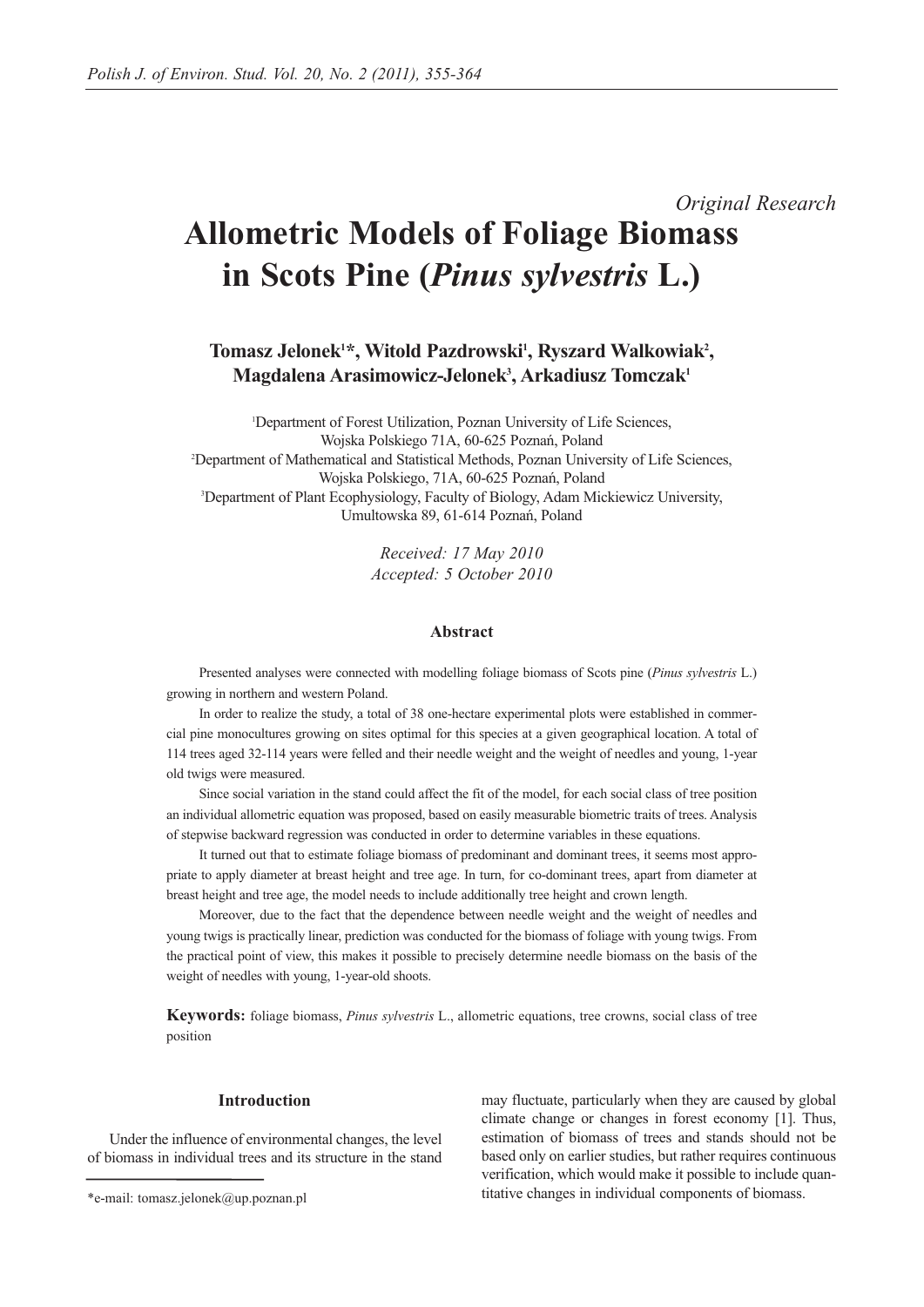The most accurate way to determine values of wood biomass is to cut down the trees under investigation and perform appropriate measurements. However, destructive harvesting of forest biomass in sample plots is a time-consuming procedure and generates considerable uncertainty when the obtained results are extrapolated to larger areas. Undoubtedly, the most common approach to obtain biomass estimates at stand level is through regression equations that are fitted to morphometric measurements taken from destructive samplings of individual trees. Subsequently, these regressions (also known as size allometry relationships) are used to estimate biomass of sample plots, within which diameters and heights for all trees have been measured [2].

Allometric equations may thus be tools facilitating determination of selected biomass components based on easily measurable variables such as breast height diameter of trees, tree height, or simply traceable crown parameters. Models of this type may be particularly suitable for the prediction of carbon sequestration, and as a consequence may contribute to the determination of  $CO<sub>2</sub>$  balance [3]. The importance of reduced emission of greenhouse gases, mainly carbon dioxide, was stressed in the resolutions of the Kyoto Protocol. At the time of trade in emission rights, forestry worldwide faces new challenges in which relatively fast inventory of foliage biomass is an important element of the applied method thanks to modelling  $CO<sub>2</sub>$  exchange in forest ecosystems [4, 5].

Pioneering studies on the volume and structure of biomass on selected tree species of Central Europe were conducted by Burger [6-8]. His studies concerned, among other things, quantitative description of foliage biomass in main forest tree species, including Scots pine (*Pinus sylvestris* L.). Investigations on dependences between foliage biomass and wood structure and growth conditions, initiated by Burger, were continued by many researchers [9-13].

One of the theories (Pipe Model Theory) proposed by Shinozaki [14, 15] presents dependencies between foliage biomass or crown size and stem conductive area. In order to estimate foliage biomass of trees and maintain an appropriate hydraulically conductive area, this theory was further developed by other researchers [2, 16-19]. Interesting conclusions were given by Vanninen et al. [12], who in the analysis of the effect of age and site on the distribution of biomass in Scots pine showed a strong relationship between the outer area (coat) of the crown and needle weight. In turn, Mikšysa et al. [21] conducted an analysis in Lithuania, which showed a dependence of the aboveground biomass weight in Scots pine, including that of needle weight on breast height diameter and height of trees, which according to those authors made possible modelling of biomass for a single tree.

Numerous studies on models used in inventorying foliage biomass were conducted in Scandinavia [22-25], but they concerned mainly birch, spruce, and pine.

Zianis et al. [2] in their monograph presented a collection of over six hundred equations of biomass for 39 species of trees growing in Europe. This list, for 25 tree species, was extended by Muukkonen and Mäkipää [26] to include a further 188 models. In the above-mentioned studies a total of 206 models were presented for Scots pine (*Pinus sylvestris* L.), of which 38 concerned foliage biomass. A generally used model in the description of allometric interdependencies is function:

*Y=aXb*

...where *a* and *b* are parameters of an allometric function, *Y* – a dependent variable and *X* – an independent variable. They are frequently used in the description of biomass of the whole tree or its selected component [23, 27-29].

Allometric equations facilitating estimation of needle biomass of pines based on biometric traits were applied in studies by Marklund [30] in Sweden and Cienciala et al. [31] in the Czech Republic. The latter authors attempted to provide a parametrization of functions of individual elements of biomass for Scots pine (*Pinus sylvestris* L.) in Central Europe. Aboveground biomass as well as its individual components were analyzed for different types of non-linear regression models assuming breast height diameter, tree height, tree age, and length and diameter of the crown as independent variables. The best biomass models were obtained using three variables, i.e. diameter at breast height (DBH), tree height, and crown length, with the latter being characterized by the best results in the estimation of aboveground biomass.

Analysis of crown biomass of Scots pine in the Ural Mountains and in Kazakhstan was performed by Hoffmann and Usoltsev [32] and in Russia by Monserud et al. [33] in Poland studies on foliage biomass in Scots pine were initiated by Lemke [34, 35]. In 2007 investigations were conducted by Socha and Wężyk [29], while in 2008 - by Turski et al. [36]. The latter authors presented an allometric equation for the estimation of fresh needle biomass as well as those of needles covering twigs for individual trees. In their equations they used diameter at breast height, height, and age of trees as independent variables.

It seems that literature presenting attempts to develop allometric equations for the estimation of needle biomass in Scots pines growing in Poland is relatively scarce. The advisability of studies on the subject is also justified by high variability and adaptability of this species.

The aim of this study was to develop and compare regression models for the estimation of fresh needle biomass and biomass of fresh shoots covered with needles for production pine stands, taking into consideration their social class.

## **Methods**

Investigations were conducted in northern and western Poland in production pine stands (Fig. 1). Mean sample plots were located in 38 pine positions situated within the limits of the natural range of this species in Europe. Sixteen mean sample plots were established in the Miastko forest district: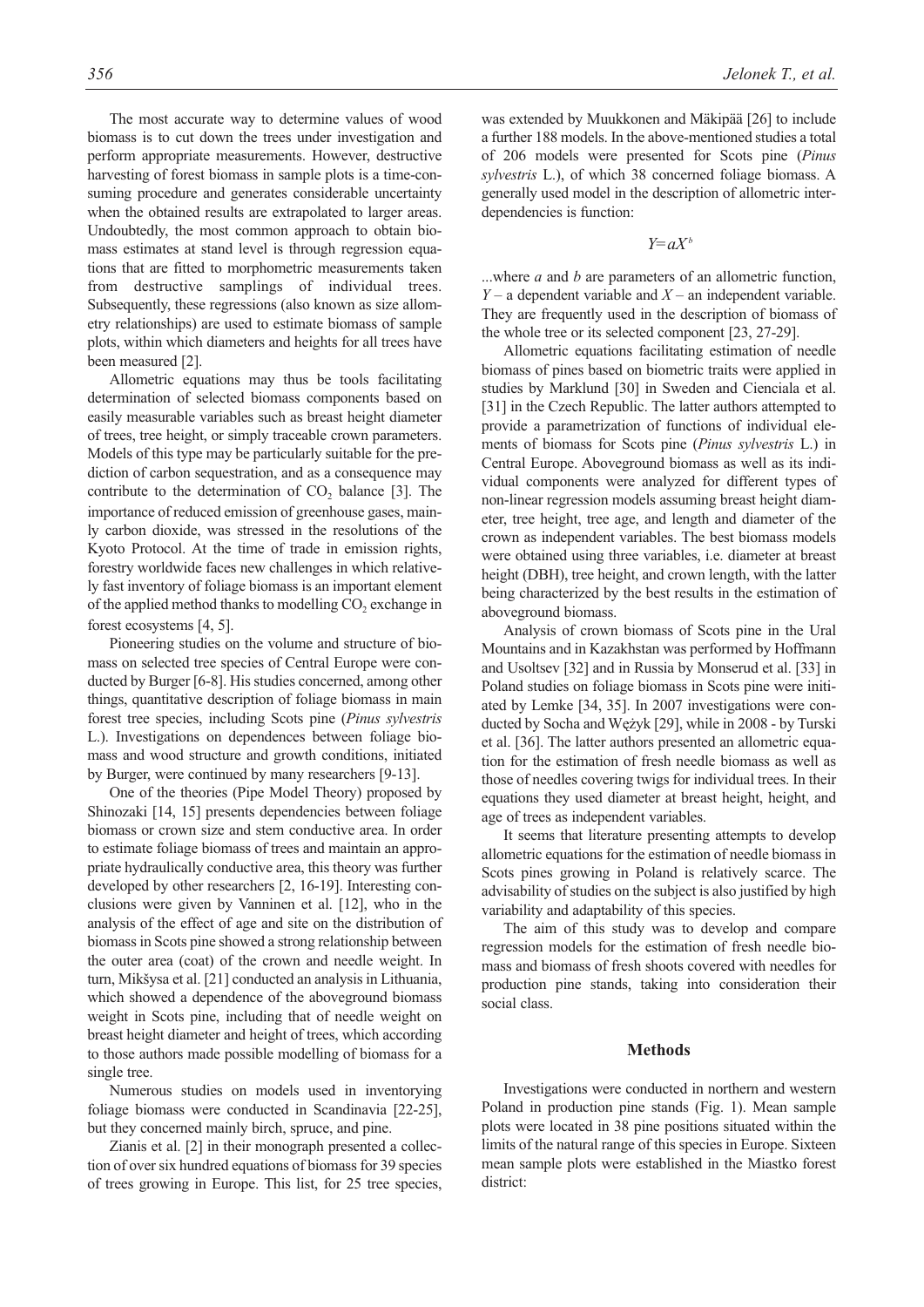| Site ID | Site name       | Site location      | Sampled<br>trees $(n)$ | Tree age<br>(years) | DBH<br>(cm)   | Tree<br>height $(m)$ | Crown<br>length $(m)$ | Needle<br>mass (kg) | Needle and<br>branch mass $(kg)$ |
|---------|-----------------|--------------------|------------------------|---------------------|---------------|----------------------|-----------------------|---------------------|----------------------------------|
|         | Miastko         | 54°01'N 16°59'E    | 48                     | 32-114              | 8.5-37.2      | 11.8-28.3            | $2.6 - 11.9$          | 3.13-39.74          | 4.68-60.13                       |
|         | <b>B</b> ytnica | 52°09'N 15° 10'E   | 42                     | 34-36               | 12.1-35.2     | $12.0 - 28.0$        | $1.9 - 10.2$          | 3.89-45.26          | 5.40-68.50                       |
|         | Złotow          | 53°21′ N 17° 02′ E | 24                     | 63-103              | $18.0 - 41.6$ | 13.9-29.6            | $4.8 - 13.3$          | 9.97-47.75          | 14.87-73.98                      |

Table 1. Characteristics of stands and sample trees.

- (1) (54º01'N 16º59'E, altitude 80±25m a.s.l., mean annual temperature 7.2ºC, annual precipitation 566-644 mm, length of vegetative period 197 days), 14 in the Bytnica forest district
- (2) (52º09'N 15º10'E, altitude 60±15m a.s.l., mean annual temperature 8.0ºC, annual precipitation 555-640 mm, length of vegetative period 222 days) and eight in the Złotów forest district
- (3) (53º21' N 17º02' E, altitude 70±25m a.s.l., mean annual temperature 8.0ºC, annual precipitation 570-644 mm, length of vegetative period 220 days) (Table 1).

Investigations were conducted in cycles, in September 2004 and 2008. In the investigations a total of 114 *Pinus sylvestris* L. trees were used, aged from 32 to 114 years, growing under diverse growth and development conditions.

Then analyses of distribution were prepared for the basic biometric (taxation) characters of trees, i.e. diameter at breast height and tree height (Fig. 2).

In our study mensuration methods were applied simultaneously for the selection of mean sample trees according to Kraft (1884) and Urich II, in accordance with which in each analyzed stand a 1ha experimental plot was established. In the first stage each stand was classified according to Kraft [37], and the next the main stand (Kraft's classes I, II, and III) were divided into three diameter subclasses using the Urich II method [38].

For this purpose breast height diameters and heights were measured for all trees. Next the main stand was divid-



Fig. 1. Location of the study.

ed into three diameter classes with equal numbers of trees in each class. On the basis of mean height and mean cross section area at breast height the size of the mean sample tree was determined for each class. Mean sample trees were selected in such a way that they simultaneously corresponded to the commonly applied, subjective classification developed by Kraft [1884], in which the division of the stand into classes was performed due to the subjective size of tree crown and height.

In the conducted analyses only the main stand (the first three Kraft's classes) was taken into consideration, since the proportion of Kraft's classes in single species pine stand was approx. 12% for class I, 40% for class II, and 35% for class III, respectively [39]. In turn, in a mature, properly tended production stand the proportion of the first three Kraft's classes was as high as 96% [40].

This type of a combination of mensuration and natural classification methods ensures the maintenance of the same scheme of tree selection for all experimental plots and eliminates subjectivity of Kraft's classification.

Selected sample trees were felled and next their length was measured to 10 cm and length of live crown was measured, which was assumed to be the distance between the first live branch and crown top. The size of the assimilating organ was characterized using the weight of fresh 1-yearold, needle-covered twigs and the weight of fresh needles. All needle-covered 1-year-old twigs were collected individually from crowns of felled sample trees and next they were



Fig. 2. Distribution of sample trees by diameter and height.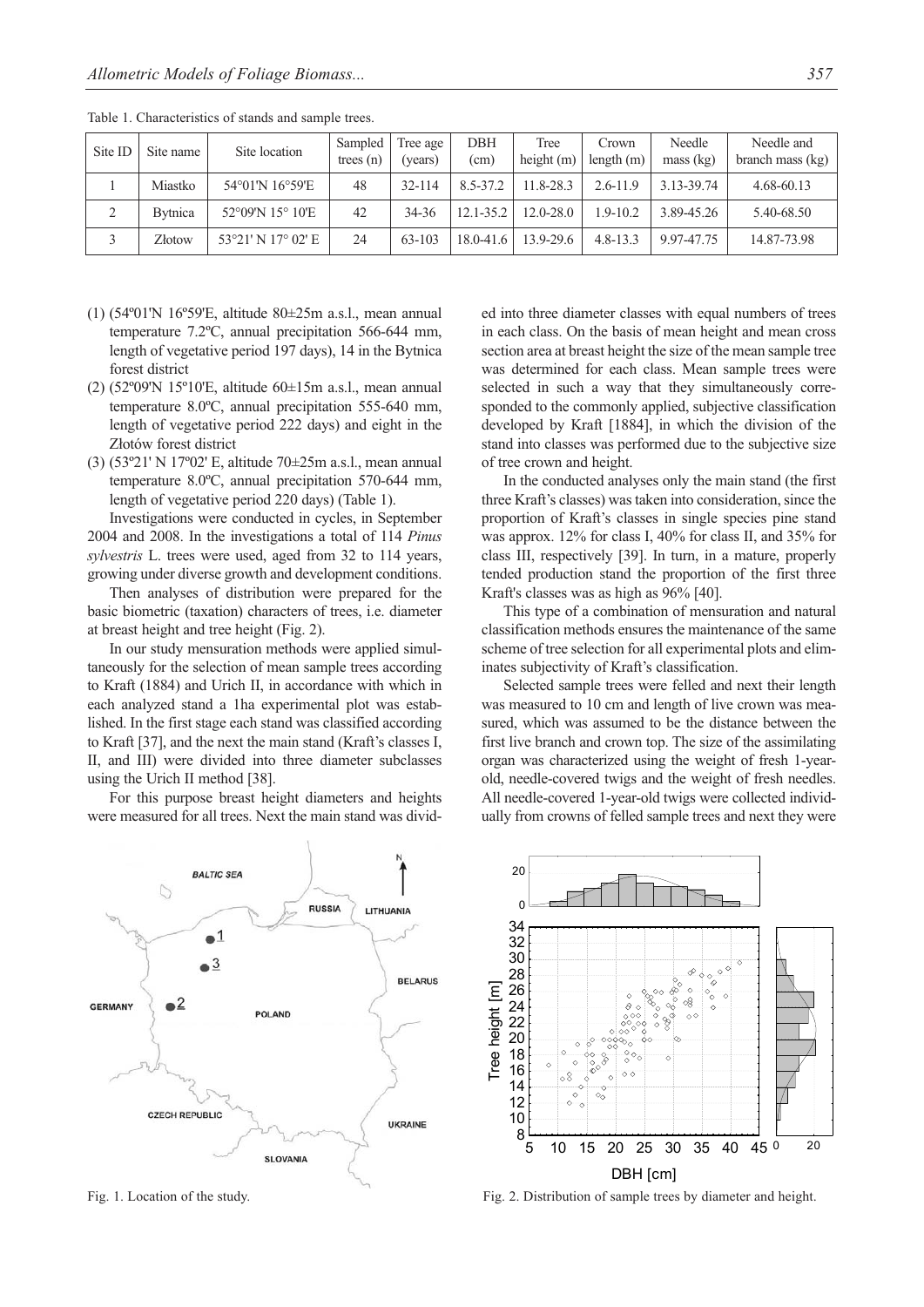|                         | Tree height | Crown diameter | Crown length | Tree age | Needle weight | Weight of needles<br>and branches |  |
|-------------------------|-------------|----------------|--------------|----------|---------------|-----------------------------------|--|
| Breast height diameters | 0.834       | 0.882          | 0.769        | 0.766    | 0.968         | 0.961                             |  |
| Tree height             |             | 0.790          | 0.689        | 0.765    | 0.772         | 0.758                             |  |
| Crown diameter          |             |                | 0.770        | 0.720    | 0.837         | 0.836                             |  |
| Crown length            |             |                |              | 0.615    | 0.754         | 0.745                             |  |
| Tree age                |             |                |              |          | 0.630         | 0.612                             |  |
| Needle weight           |             |                |              |          |               | 0.994                             |  |

Table 2. Correlation coefficients.

Coefficiencts are statistically significant at  $p$ <0.05.

weighed to 0.001 kg. Then all needles were removed from cut twigs and their weight was determined to 0.001 kg.

Ranges of variation of all traits analyzed in the study and biomass components are presented in Table 1.

All investigated traits were significantly correlated with one another. The highest coefficient of correlation, r=0.994, was found for the traits of *needle weight* and *weight of needles and branches*, which together with a graphic presentation of the dependence between these traits (Fig. 3) suggests that this dependence is linear, i.e. takes the form

$$
Z = aY + b \tag{1}
$$

...where *Z* and *Y* denote *weight of needles and branches* and *needle weight*, while *a* and *b* are unknown parameters.

More attention was thus focused on modelling values of *needle weight*. The exploratory analysis showed that not all dependencies between *needle weight* and the other traits of trees were linear. For example, the dependence between *needle weight* and *tree height* was markedly non-linear (Fig. 4). For this reason and due to the fact that the investigated traits were traits of the same tree, allometric equations were applied to model *needle weight* [40, 41] in the form:

$$
Y = b_0 X_1^{b_1} X_2^{b_2} \dots X_5^{b_5} \tag{2}
$$

...where *Y* denotes *needle weight*,  $X_1, \ldots, X_5$ , then DBH, *tree height*, *crown diameter*, *crown length,* and *tree age*,  $b_0$ ,  $b_1$ , ...,  $b_5$ , respectively, are unknown parameters. This equation, after a logarithm was found, took the form:

$$
ln Y = ln b_0 + b_1 ln X_1 + b_2 ln X_2 + \dots + b_5 ln X_5
$$
 (3)

...and is the equation of multivariate linear regression. The corresponding linear model takes the form

$$
ln Y = ln b0 + b1 ln X1 + b2 ln X2 + ... + b5 ln X5 + e
$$
 (4)

...where *e* is the vector of random errors with a multivariate normal distribution, whose components are uncorrelated (4).

A significant dependence between the analyzed traits presented in Table 2 suggests that the number of variables in equation (2) is too high. Knowledge brought to the regression equation by two significantly correlated variables is usually only slightly bigger than the knowledge contributed by one of them. In order to eliminate from equation (3) the least significant variables, stepwise backward regression was applied to determine coefficients of this equation [42]. In this method formula (3), containing all independent variables, was assumed as the initial model and values of two significance levels were established for the F-Fischer's statistics:  $p_1$  to introduce variables into the model and *p*<sub>2</sub> to eliminate variables from model ( $p_1 \leq p_2$ ).



Fig. 3. Weight of needles and branches versus needle weight.



Fig. 4. Needle weight versus tree height.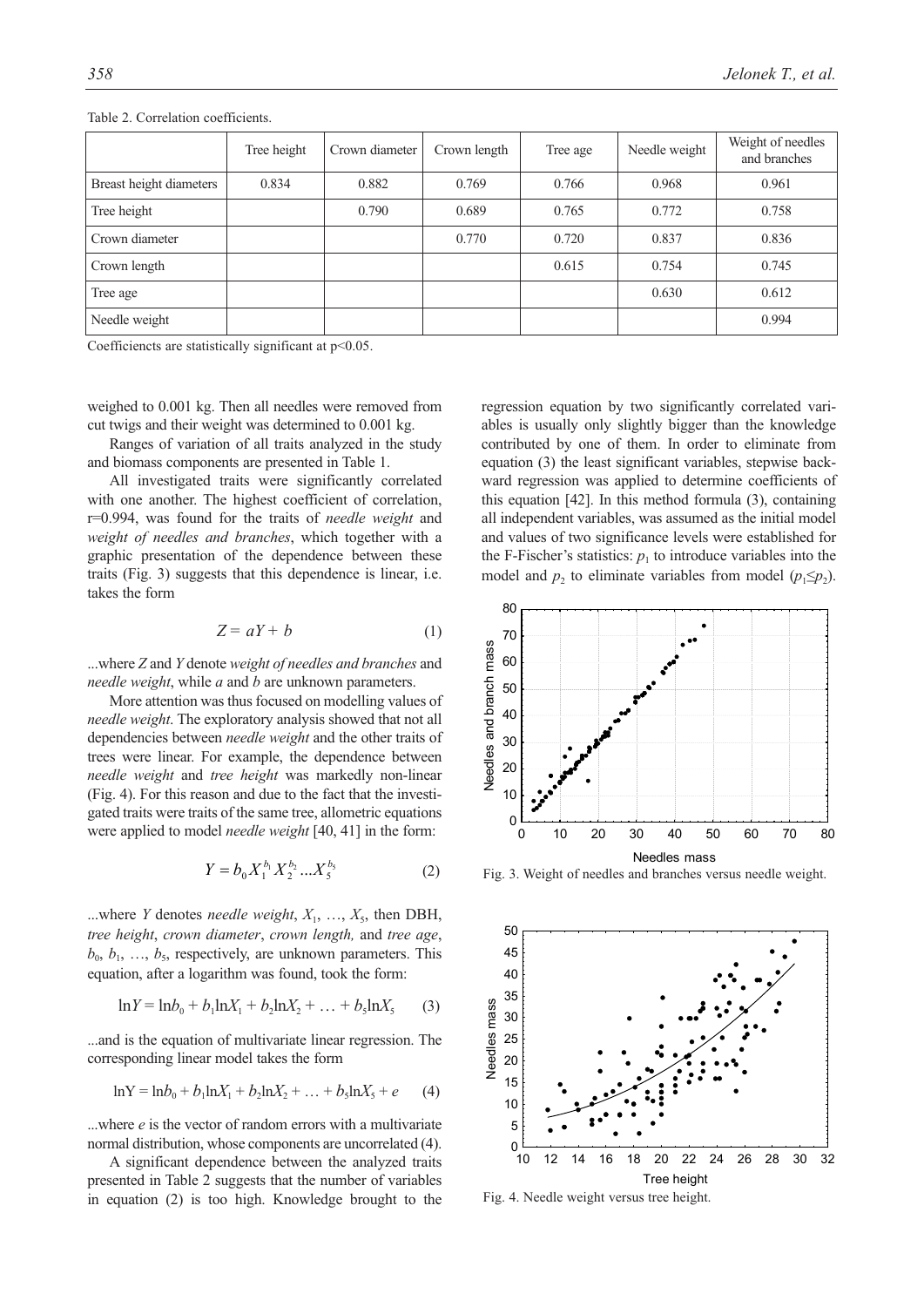|                 | Sums Squares | Degrees of freedom | Mean Squares |          |          |
|-----------------|--------------|--------------------|--------------|----------|----------|
| General mean    | 50,570.11    |                    | 50,570.11    | 694.8278 | 0.000000 |
| Kraft's classes | 5,956.29     |                    | 2,978.15     | 40.9194  | 0.000000 |
|                 | 8,078.67     | 111                | 72.78        |          |          |

Table 3. Results of analysis of covariance with Kraft's classes as a factor and *tree height* as a concomitant variable.

In the first step values of F statistic were calculated as well as the corresponding significance levels *p* for each independent variable, and then this variable was eliminated from the model, for which the calculated significance level exceeded the value  $p<sub>2</sub>$ . In successive steps the procedure of eliminating a variable from the model was repeated. Next, each of the variables removed in previous steps was added to the model and the one for which the calculated significance level was lower than  $p_1$  was left out. The procedure was completed when no more variables could be eliminated or added to the model. In order to verify the adequacy of such a created model the analysis of residuals was performed.

All analyses were conducted using the STATISTICA 8.0 package.

## **Results**

In the first stage of analysis of data for the estimation of parameters in model (3) for all trees, irrespective of their Kraft's class, stepwise backward regression was applied. The following model was produced:

$$
\ln(Y) = -2.41885 + 2.22303 \ln(X_1) - 0.12809 \ln(X_3)
$$
  
+ 0.09613 \ln(X\_4) - 0.40768 \ln(X\_5) (5)

Multiple coefficient of determination in this model was very high, amounting to  $R^2=0.973$ , and the standard error of estimation was 0.1053. Analysis of residuals for this model showed that it is unjustified to refute the assumption on the consistency of their probability distribution with the normal distribution (the Kołmogorow Smirnow test). Basic statistics of residuals are as follows: minimum =  $-0.27$ , mean = 0.0, maximum = 0.26, and standard deviation  $\sigma$ =0.1034. However, the list of residues, i.e. deviations from model (5) in relation to ln(*needle weight*) (Fig. 5), shows that this model is well-fitted to observations for trees with a high needle weight, while it is not so well-fitted for trees with a low needle weight. Fig. 6 shows that a low needle weight was recorded primarily for codominant trees (Kraft's class III), while a higher weight was found for predominant and dominant trees (Kraft's classes I and II). This suggests that social classes of tree position may have an effect on the course of the investigated variation.

In order to verify the hypothesis, it was first checked whether after the elimination of the effect of the most important trait determining the affiliation of a given tree to a Kraft's class, (i.e. *tree height* and *needle weight*), individual classes would differ significantly. A lack of significant differences would indicate that the same model of estimating foliage biomass (*needle weight*) might be applied for all trees. For this purpose the analysis of covariance was performed for the uni-factorial experiment with a concomitant variable [44]. The factor comprised Kraft's classes and *tree height* was the concomitant variable. Results of the analysis of covariance are given in Table 3, while means and standard deviations for *needle weight* in individual classes are given in Fig. 6.

*Needle weight* in individual Kraft's classes differed significantly, with the highest mean needle weight recorded for trees in class I, and the lowest in class III. Thus, in order to provide a higher precision, for each Kraft's class a sepa-



Fig. 5. Residuals of the model (4).



Fig. 6. Means and standard deviations of Needle weight in particular Kraft's classes.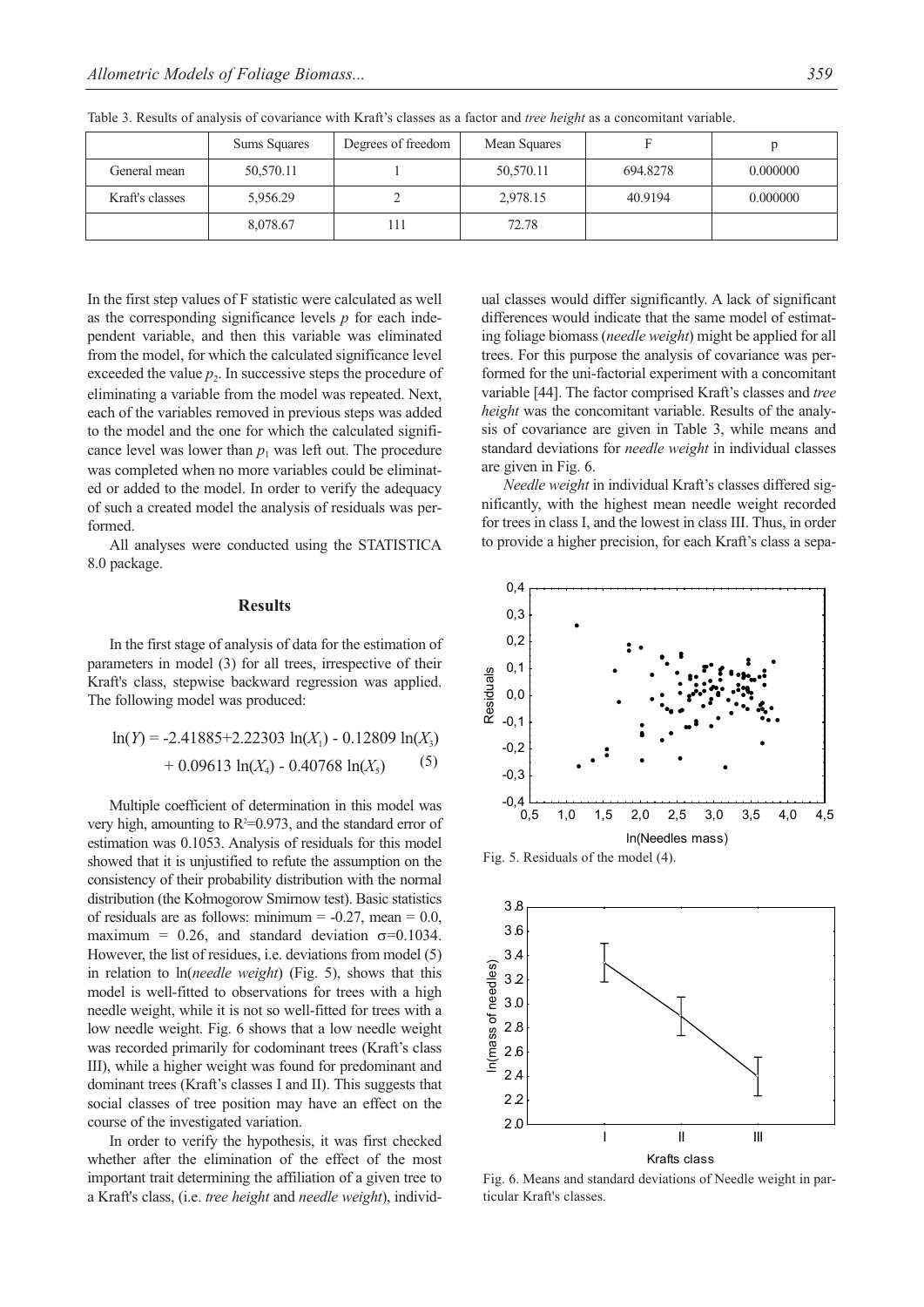| Kraft's<br>class | lnb <sub>0</sub> | X       | $X_2$    | $X_{3}$          | $X_4$   | $X_5$      | $\mathbb{R}^2$ | Standard error<br>of estimation | Residuals |      |          |
|------------------|------------------|---------|----------|------------------|---------|------------|----------------|---------------------------------|-----------|------|----------|
|                  |                  |         |          |                  |         |            |                |                                 | min       | max  | $\sigma$ |
|                  | $-1.84186$       | 1.88891 | $\theta$ | $\boldsymbol{0}$ | 0       | $-0.27843$ | 0.940          | 0.1001                          | $-0.27$   | 0.14 | 0.0973   |
|                  | $-2.44707$       | 2.46885 | $\theta$ | $\theta$         | 0       | $-0.58429$ | 0.965          | 0.0996                          | $-0.28$   | 0.19 | 0.0969   |
| Ш                | $-2.22473$       | 2.16348 | 0.38818  | $\theta$         | 0.27048 | $-0.78965$ | 0.973          | 0.0949                          | $-0.22$   | 0.18 | 0.0897   |

Table 4. Parameters and multiple determination coefficients of model (3) in individual Kraft's classes.

rate regression model was created for *needle weight*, depending on the other traits of trees. Assumptions on the independence (non-correlation) of observations are satisfied due to the manner of data collection. In individual Kraft's classes each tree came from a different position.

Values of parameters in model (3), values of multiple coefficients of determination in individual classes and results of residual analysis are presented in Table 4. Plots of residues depending on the observed values are shown in Fig. 7. It may be observed that models for *needle weight* derived separately for each Kraft's class are characterized by a much better fit to observations than model (5) for all classes jointly. The standard error of estimation and standard errors of residuals are in each of them smaller than in model (5). Plots of residuals depending on observed values (Fig. 7) indicate that in contrast to model (5), the variance of residuals does not depend on needle weight. Graphs for observed values in relation to predicted values also show a higher accuracy of models derived for individual Kraft's classes.

It was observed that in Kraft's classes I and II only two independent variables ln(DBH) and ln(*tree age*) remained in the model, but still this model is very well-fitted to the observations. In turn, for trees of Kraft's class III in model (3), apart from ln(DBH) and ln(*tree age*), similarly as in model (5) we need to include also ln(*tree height*) and ln(*crown length*).

The estimation of parameters of the model (3) for each Krafft's class was performed by nonlinear least squares Levenberg – Marquardt method, having regard to the model only those variables, which in Table 4 correspond to nonzero coefficients. Then we obtain:

for Kraft's class I

$$
Y = 0.207414 X_1^{1.813457} X_5^{-0279572} \qquad R^2 = 0.97 \qquad (6)
$$

for Kraft's class II

$$
Y = 0.096651 X_1^{2.43049} X_5^{-0.580382} \qquad R^2 = 0.98 \tag{7}
$$

for Kraft's class III

$$
Y = 0.101226 X12.397642 X20.053893 X40.164082 X5-0.66241
$$
  
R<sup>2</sup> = 0.98 (8)

...where:  $X_1$  – DBH,  $X_2$  – tree height,  $X_3$  – crown diameter,  $X_4$  – *crown length*,  $X_5$  – *tree age.* 



Fig. 7. Residues in individual Kraft's classes.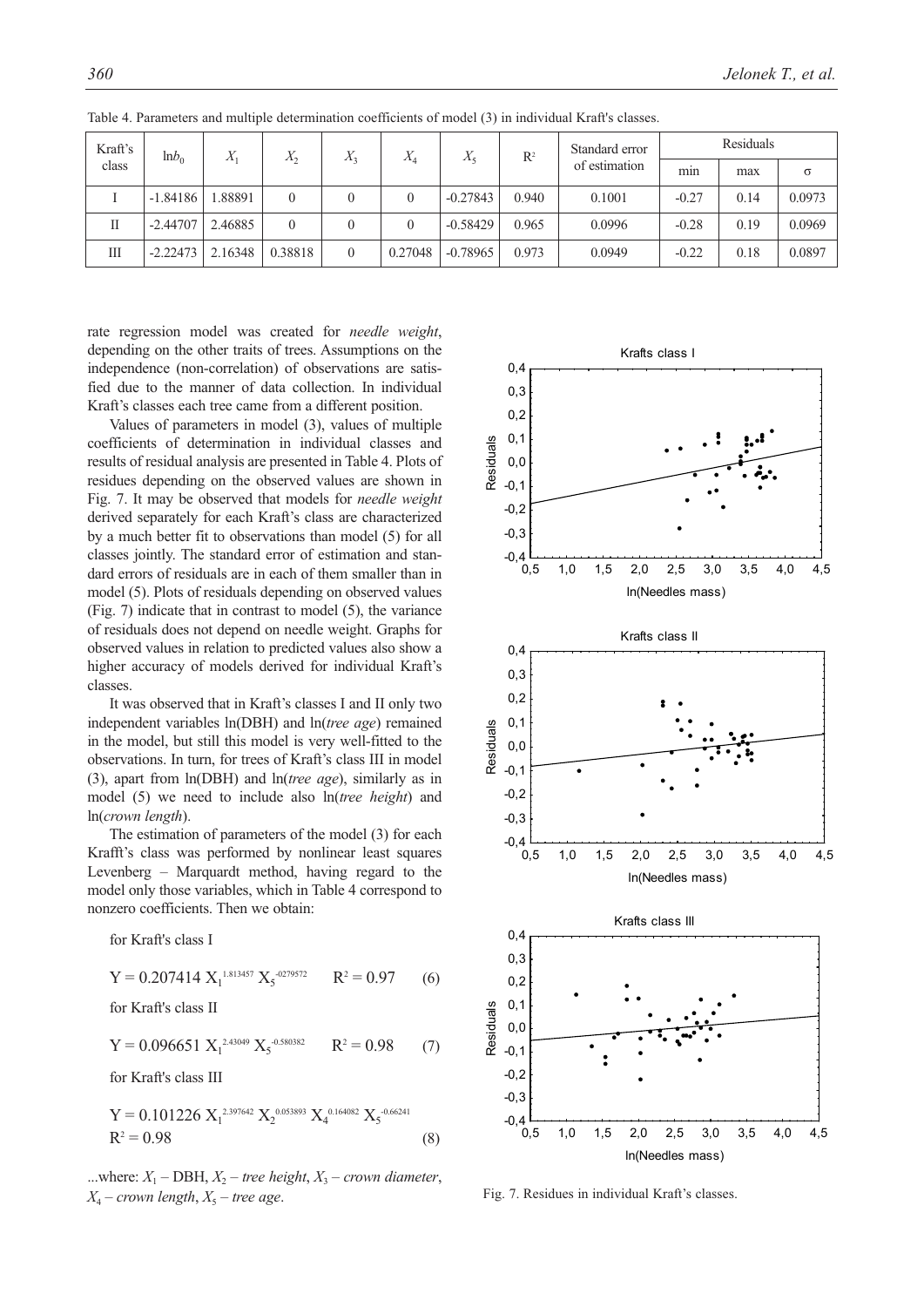It may be observed that for all trees an increase in DBH (*X*1) results in increased *needle weight*, whereas an older *tree age* (*X*5) causes a reduction of *needle weight*.

In order to predict values of the *weight of needles and branches,* parameters of model (1) were estimated for each Kraft's class. The following equations were generated:

for Kraft's class I  
\n
$$
Z = 0.887407 + 1.505528 Y
$$
\n(9)

for Kraft's class II  
\n
$$
Z = 1.838742 + 0.993 Y
$$
 (10)

for Kraft's class III  
\n
$$
Z = 1.512152 + 0.967 Y
$$
\n(11)

...where *Z* denotes the *weight of needles and branches*, while *Y* denotes *needle weight*.

## **Discussion**

Attempts to estimate carbon sequestration undertaken worldwide may to a considerable degree be facilitated by the application, on the inventoried sample plots, equations of biomass using independent variables being biometric characters of trees [3].

Most studies concerning equations used to predict foliage biomass for whole stands are based on two or one biometric variables, i.e. breast height diameter and height of trees. Taking into consideration the occurrence of pine in Europe and the related high variation the use of only one independent variable in equations at the maintenance of relatively high accuracy seems justified only at the local scale, which is partly confirmed by investigations conducted by Muukkonen and Mäkipää [26].

Direct measurement of foliage biomass is possible only on felled trees and requires very high outlays of labour and resources. In contrast, indirect methods, as a result of high variation in Scots pine, are typically burdened with error and thus they do not ensure high accuracy. The volume (weight) of assimilatory organs of standing trees may be estimated only as approximates [35].

A majority of allometric equations found in literature concern dry biomass of the crown. The authors managed to find very few models predicting fresh needle mass of twigs with needles in pine trees.

Such an attempt was undertaken by Lemke [34, 35, 45], and on the basis of analyses he developed simple models for the estimation of fresh needle weight in Scots pine growing in central western Poland. That author proposed different equations depending on age class of the stand, while to predict fresh biomass of needles and twigs covered with needles he used breast height diameter of trees as an independent variable:

$$
y = a + bx_{1.3} + cx_{1.3}^{2}
$$

$$
y = a + bx_{1.3}
$$

Similar equations were proposed by Socha and Wężyk [29]:

$$
y = ax_{1,3}^{\ b}
$$

In contrast, Turski et al. [36] as a basic model for the estimation of biomass of fresh twigs with needles used an equation of the following form:

$$
y = 0.67705w^{0.537}d_{1.3}^{3.192}h^{1.384}
$$

...where  $w$  – age of trees,  $d_{1,3}$  – breast height diameter,  $h$  – tree height.

For the purpose of practical estimation of fresh needle biomass and biomass of twigs with needles for selected groups of trees and whole stands, it was attempted in this study to develop more complex allometric models, at the same being more accurate, which takes into consideration growth dynamics of trees in the stand. This growth is reflected in the position and structure of the crown, which manifests competition between specimens and variation in the stand in terms of social classes of tree position [37].

When selecting an optimal equation for the estimation of biomass it is necessary first to take into consideration many independent variables that may affect its accuracy. Based on measurable characteristics such as diameter at breast height, tree height, and age it is possible to determine the model of biomass with relatively high accuracy only for a single tree [31, 36]. In practice, foliage biomass is rarely estimated for individual trees, since the potential for biomass inventory for whole stands with relatively high accuracy seems much more important [46, 29].

Models of foliage biomass proposed in this study refer to specific social classes of tree position in the stand and thanks to this fact considerably improve the accuracy of biomass prediction in relation to models taking into consideration the stand as a whole (i.e. a set of individual specimens with varied traits). Accuracy of prediction referring to the entire stand (Fig. 8a) is much lower than in models taking into consideration its social variation (Figs. 8b, 8c, 8d). Thus it may be assumed that the division of the stand into Kraft's classes considerably increased the prediction potential of equations and affected their accuracy.

Models were developed in such a way that they facilitated the estimation of foliage biomass on the basis of easily measurable biometric traits of trees (6, 7, 8) and the estimation of biomass of needles alone, when the weight of needles together with twigs was the independent variable (9, 10, 11).

Since Cienciala et al. [31] in the determination of biomass of live branches together with needles recommended the use of as many as four variables (i.e. diameter at breast height, tree height, crown length and age of trees) at the first stage of work on the construction of models all measured variables were taken into consideration (i.e. tree height, length and diameter of the crown as well as tree age). However, it turned out that in case of predominant trees (Kraft's class I) and dominant trees (Kraft's class II) only two variables – breast height and tree age – are sufficient for foliage biomass prediction. The use of diameter at breast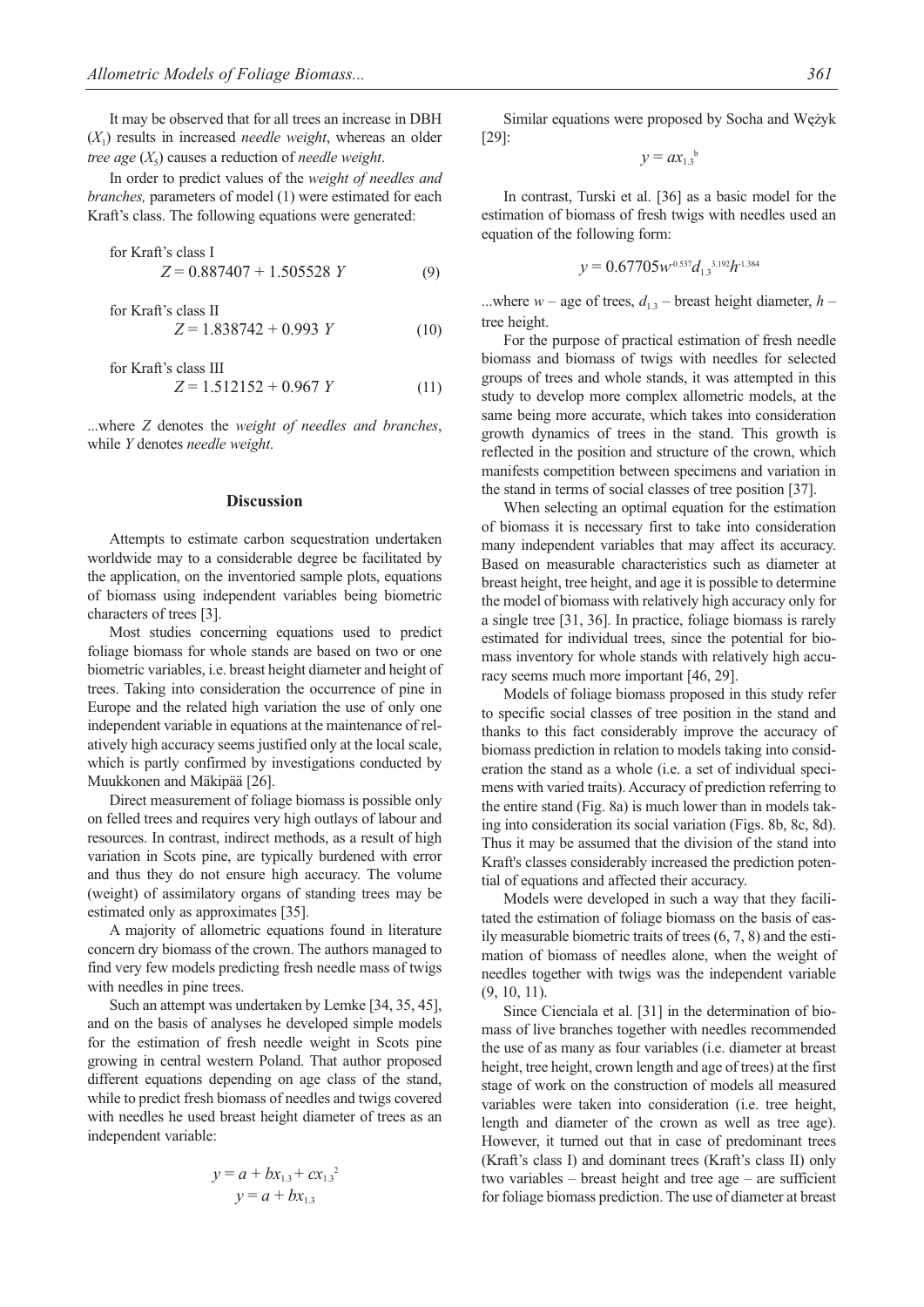

Fig. 8. a) Accuracy of foliage biomass prediction for all observations. b) Accuracy of foliage biomass prediction for observations in Kraft's class I. c) Accuracy of foliage biomass prediction for observations in Kraft's class II. d) Accuracy of foliage biomass prediction for observations in Kraft's class III.

height and tree age in the developed models is consistent with studies conducted by Curiel Yuste et al. [46] and Zianis et al. [28].

In turn, for the determination of foliage biomass in codominant trees (Kraft's class III), in order to ensure similar accuracy as that for the other social classes of tree position in the stand it is necessary to have data on tree height  $(X_2)$  and crown length  $(X_4)$ . This may result from the fact that trees included in the codominant layer (Kraft's class III) comprise typically the most numerous group in the stand [47], thus the layer exhibiting the highest variability.

Taking advantage of the fact that the dependence between needle weight and weight of twigs covered with fresh needles is practically rectilinear, prediction of biomass was conducted for foliage together with young twigs. The obtained equations (9, 10, 11), after transformation, facilitate an accurate estimation of foliage biomass on the basis of the weight of needles with young twigs, which may considerably reduce labour consumption of field work, at the same time ensuring high accuracy.

In the course of the analysis of recorded results it was observed that age of trees is strongly associated with foliage biomass. Similar conclusions were drawn by Socha and Wężyk [29]. They stated that in comparison to diameter at breast height and height of trees, age seems a better predicator of foliage biomass. This most probably results from the fact that all biometric traits of trees (including crown biomass) are functions of age. Moreover, architecture of trees and related crown weight will be dependent on the hydraulic system of plants and biomechanical limitations. These limitations most probably consist in an appropriate distribution of weight at a proper scale of anatomical elements. Thus for the estimation of biomass it seems justified to use, apart from age, also diameter at breast height, changing in the course of life of a tree, which directly results for the functions served by the stem.

Such a strong relationship of the assimilatory apparatus with diameter at breast height and age of trees may also be justified by the Pipe Model Theory [14, 15] which searches for a close relationship between the hydraulically conductive part of the stem and the volume of the assimilatory apparatus [18].

Maintenance of this equilibrium requires considerable adaptability from woody plants. It results from investigations conducted by Jelonek et al. [48, 49] that estimation of foliage biomass on the basis of the conductive area of xylem (sapwood) should be performed at the division of the main stand into social classes of tree position. In certain cases requiring high accuracy, this may weigh in favour of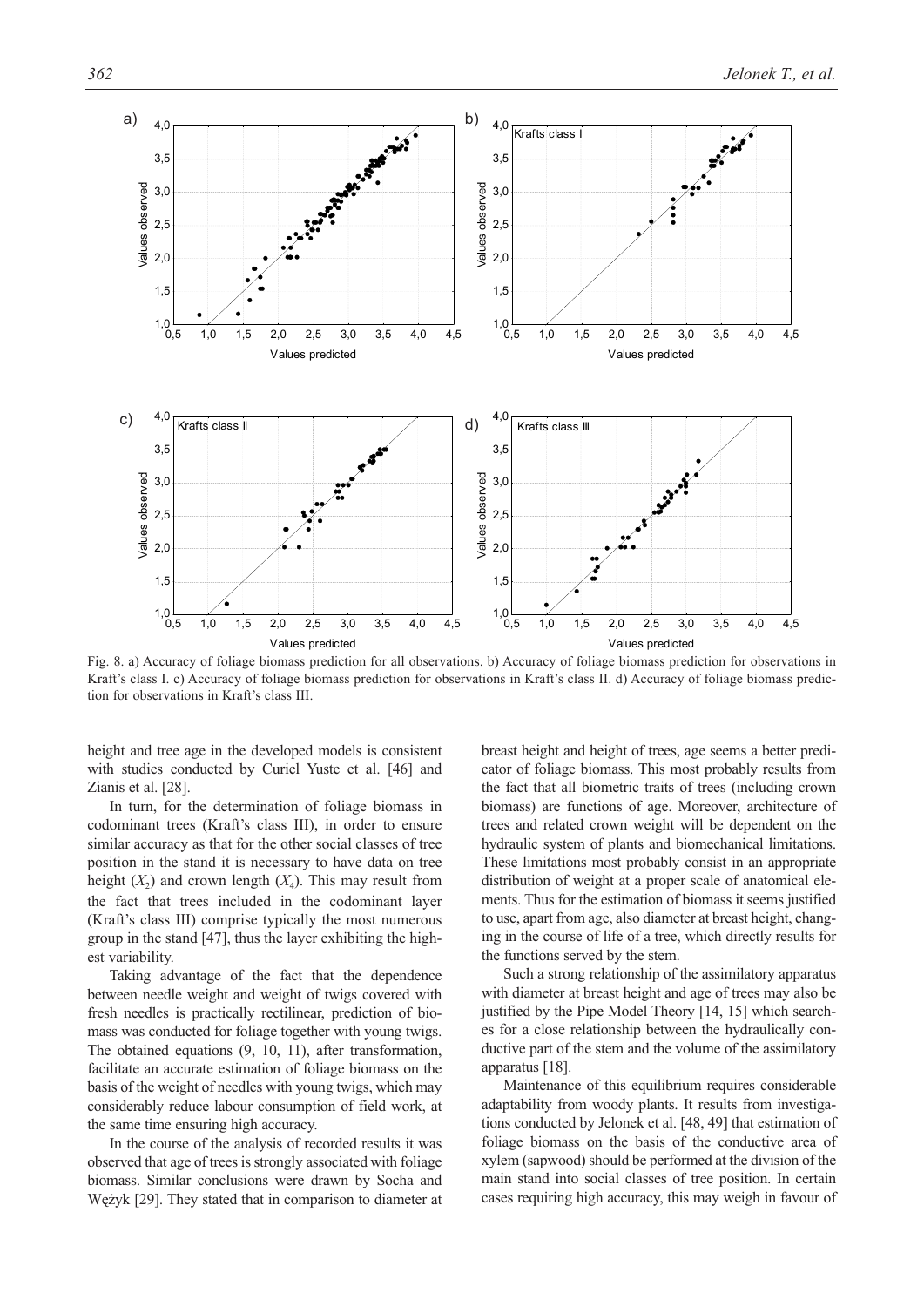the necessity to determine biomass separately for characteristic groups of trees, exhibiting a specific system of dependencies between the set of physiological functions, biomechanical limitations, and plant architecture.

In view of the recorded results, authors also confirmed an opinion expressed by Zianis et al. [28], who stated that when the number of mean sample trees seems insufficient for the construction of accurate equations or when stands are characterized by high variability, it is justified to apply several equations in order to provide a possibly more accurate prediction of traits.

The potential for estimation of foliage biomass taking into consideration social classes of tree position in the community seems important due to the uneven proportions of individual classes at different development phases of the stand, and the anthropogenic factor referring to silvicultural measures. Development of separate models may thus significantly affect:

- 1) the accuracy of equations (models), and
- 2) provide foresters with a tool for a more thorough analysis of matter cycle in production forest ecosystems.

However, it needs to be remembered that a wider application of equations developed in this study requires their confirmation by similar investigations conducted on pine from different regions of Europe, grown under diverse growth and development conditions.

## **Conclusions**

- 1. Results indicate that it is not possible to apply one model to all trees in the stand. If in case of predominant and dominant trees for a satisfactorily accurate estimation of needle weight it is enough to use observations of two traits  $(X_1, X_5)$ , then for codominant trees it is necessary to know also the values of two other traits, i.e. tree height  $(X_2)$  and crown length  $(X_4)$ .
- 2. The application of easily measurable biometric tree traits, as well as known tree age and social class of tree position in the stand, are good foundations for the development of empirical equations useful in the estimation of foliage biomass in Scots pine. However, such equations are burdened with an error of  $(100 - R^2)\%$ , resulting from high variation in this species and its varied individual adaptability.
- 3. Allometric equations developed on the basis of conducted studies may be used to model foliage biomass of entire stands as well as individual social classes of tree position. Thus they may be used in ecological studies and may prove helpful in studies on carbon sequestration. However, it should be remembered that the proposed equations need to be verified for other positions of this species.

#### **References**

1. GROTE R. Foliage and branch biomass estimation of coniferous and deciduous tree species. Silva Fennica **36**, (4), 779, **2002**.

- 2. ZIANIS D., MENCUCCINI M. Aboveground biomass relationships for beech (*Fagus moesiaca* Cz.) trees in Vermio Mountain, Northern Greece, and generalised equations for Fagus spp Ann. For. Sci. **60**, 439, **2003**.
- 3. JALKANEN A., MÄKIPÄÄ R., STÅHL G., LEHTONEN A., PETERSSON H. Estimation of biomass stock of trees in Sweden: comparison of biomass equations and age-dependent biomass expansion factors. Ann. For. Sci. **62**, 845, **2005**.
- 4. GOULDEN M.L., MUNGER J.W., FAN S.M., DAUBE B.C., WOFSY S.C. Exchange of carbon dioxide by a deciduous forest: response to interannual climate variability. Science. **271**, 1576, **1996**.
- 5. HOOKER T.D., COMPTON J.E. Forest ecosystem carbon and nitrogen accumulation during the first century after agricultural abandonment. Ecol. Appl. **2**, 299, **2003**.
- 6. BURGER H. Wood, Foliage biomass and Development. I: The Weymoutha pine. Mitt. Schw. Anst. Forstl. Versw. **15**, 243, **1929**.
- 7. BURGER H. Wood, Foliage biomass and Development. VII: The Larch. Mitt. Schw. Anst. Forstl. Versw. **24**, 7, **1941**.
- 8. BURGER H. Wood, Foliage biomass and Development. XIII: The Spruce in the even-aged high forest. Mitt. Schw. Anst. Forstl. Versw. **29**, 38, **1953**.
- 9. MARKS P.L. The role of pin cherry (*Prunus pensylvanica* L.) in the maintenance of stability in northern hardwood ecosystems. Ecol. Monogr. **44**, 73, **1974**.
- 10. MOHLER C.L., MARKS P.L., SPRUGEL D.G. Stand structure and allometry of trees during self-thinning of pure stands. J. Ecol. **66**, 599, **1978**.
- 11. ALBREKTSON A. Relations between tree biomass fractions and conventional silvicultural measurements. In: Persson T. (Ed.) Structure and function of northern coniferous forest – an ecosystem study. Ecol. Bull. pp. 15-327, **1980**.
- 12. VANNINEN P., YLITALO H., SIEVÄNEN R., MÄKAELÄ A. Effects of age and site quality on the distribution of biomass in Scots pine (*Pinus sylvestris* L.). Trees. **10**, 231, **1996**.
- 13. PRETZSCH H. The modeling of forest growth. Blackwell Wissenschafts-Verlag, Berlin-Wien, **2001**.
- SHINOZAKI K., YODA K., HOZUMI K., KIRA T. A quantitative analysis of plant from: the pipe model theory. I. Basic analyses. Jap. J. Ecol. **14**, 97, **1964**.
- 15. SHINOZAKI K., YODA K., HOZUMI K., KIRA T. A quantitative analysis of plant form: the pipe model theory. II. Further evidence of the theory and its application in forest ecology. Jap. J. Ecol. **14**, 133, **1964**.
- 16. WARING R.H., SCHROEDER P.E., OREN R. Application of the pipe model theory to predict canopy leaf area. Can. J. For. Res. **12**, 556, **1982**.
- 17. WHITEHEAD D., EDWARDS W.R.N., JARVISP G. Conducting sapwood area, foliage area, and permeability in mature trees of *Picea sitchensis* and *Pinus contorta*. Can. J. For. Res. **14**, 940, **1984**.
- 18. ROBICHAUD R., METHVEN I.R. The applicability of the pipe model theory for type prediction of foliage biomass in trees from natural, untreated black spruce stand. Can. J. For. Res. **22**, 1118, **1992**.
- 19. MÄKELÄ A., ALBREKTSON A. An analysis of the relationship between foliage biomass and crown surface area in *Pinus sylvestris* in Sweden. Scand. J. For. Res. **7**, 297, **1992**.
- 20. BERNINGER F., NIKINMAA E. Foliage area-sapwood area relationships of Scots pine (*Pinus sylvestris* L*.*) trees in different climates. Can. J. For. Res. **24**, 2263, **1994**.